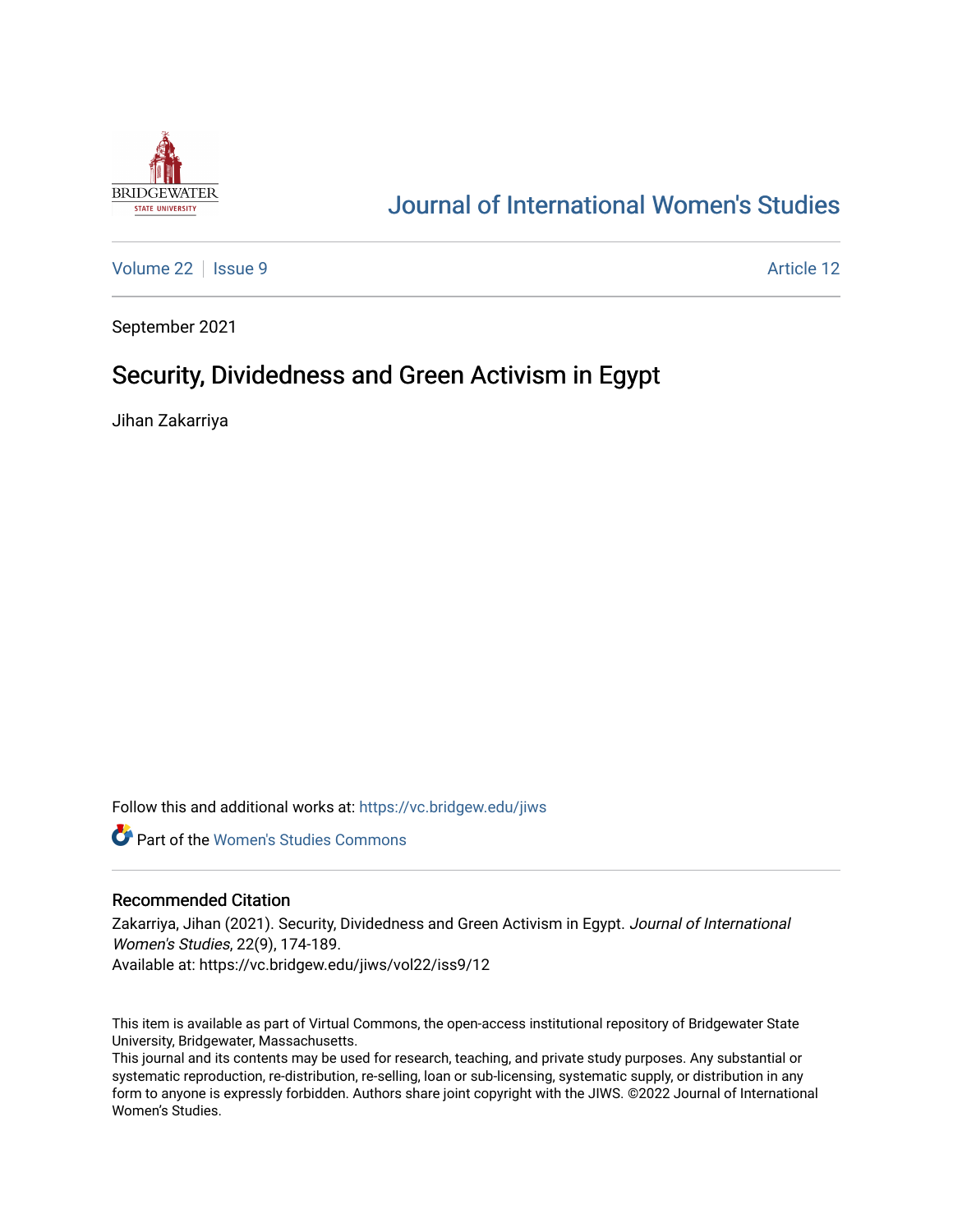#### Zakarriya: Security, Dividedness and Green Activism in Egypt

This journal and its contents may be used for research, teaching and private study purposes. Any substantial or systematic reproduction, re-distribution, re-selling, loan or sub-licensing, systematic supply or distribution in any form to anyone is expressly forbidden. ©2021 Journal of International Women's Studies.

## **Security, Dividedness and Green Activism in Egypt**

By Jihan Zakarriya<sup>[1](#page-1-0)</sup>

### **Abstract**

This paper attempts to trace green trends in contemporary political activism in Egypt. Taking into consideration the long, deep-rooted history of military rule in the country, it examines the interconnection between the concepts of security and resistance. The paper specifically focuses on post-2011 grassroots, civil and opposition movements in Egypt, arguing that they share and adopt green concerns with nonviolent, comprehensive activism that relate and politicize different forms of environmental, gender, socio-economic, and political violence. In this sense, to fight patriarchy and the militarization and securitization of public spaces and daily activities in Egypt, post-revolutionary activists, feminists, and opposition movements adopt a hybrid green perspective relating to human-environmental equality and wellbeing. They approach the violent practices of successive 21st-century regimes in Egypt, particularly in the post-2011 era, and security apparatuses as one systematic strategy of patriarchy and corruption. Such awareness of the unequal distribution of insecurity and political inclusion offers a deep-level perspective of inequality among Egyptians, their rights, and their environments.

*Keywords:* Security, Violence, Green activism, Gender, Bio-politics, Spatial dividedness, Public space

### **Introduction: Green Activism, Patriarchy, and Security Violence**

"Green politics is an ecological, holistic, and feminist movement that transcends the old political framework of left versus right. […] It addresses the unjust and destructive dynamics of patriarchy. Green politics rejects all forms of exploitation – of nature, individuals, social groups, and countries. It is committed to nonviolence at all levels" (Capra and Spretnak, 21).

In the above quotation, Fritiof Capra and Charlene Spretnak perceive green politics as a secular, hybrid, plural, and comprehensive form of activism. It is a process of individual and social awareness and nonviolent action against all forms of polarization, patriarchy, and injustice. Green politics is not only an admission of the diversity and equality of human beings and natural environments but also an objection to any form of abuse or violation of the right to equality of humans of different genders, cultures, religions, and ethnicities on the one side and humans and nature on the other. Although green politics targets mainly individual attitudes, Capra and Spretnak argue that "it calls for social responsibility and a sound, sustainable economic system, one that is ecological decentralized, equitable and comprised of flexible institutions" (21). Noel Sturgeon supports Capra and Spretnak that green politics seeks to establish a "post-patriarchal society" through "the stress on decentralization, participatory democracy, and sustainable economic and

<span id="page-1-0"></span><sup>&</sup>lt;sup>1</sup> Jihan Zakarriya is an Assistant Professor at AIAS, Aarhus University.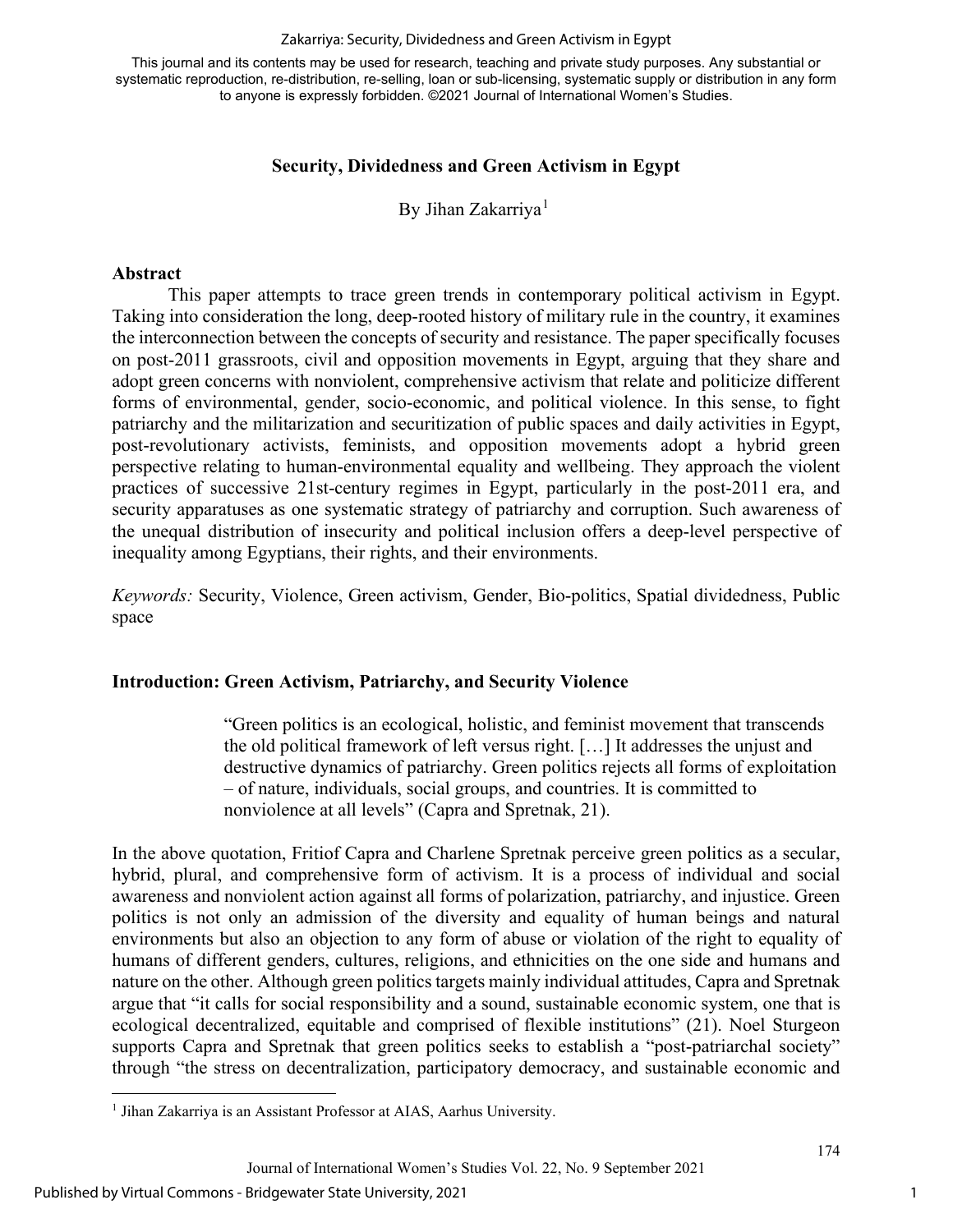ecological practices" (33). Seen this way, green politics share broad, global concerns with a whole array of disciplines and issues facing many modern societies including environmental degradation, injustice, militarization, inequality, and hierarchies. As climate change and environmental problems escalate worldwide, green politics grow stronger. Nowadays, green parties in Canada, Scotland, Germany, and other countries are running for parliamentary elections in these countries and gain increasing support (Derek, 12). Thus, green politics support feminist, political, and environmental causes calling for gender-religion-class and ethnic unbiases and justices. In addition to this, with the Coronavirus pandemic in the background, green politics not only aims at wider political manifestations concerning environmental hygiene and sustainability, but also arouses serious inquiries concerning justice, equality, and humanitarian-ethical attitudes among genders, ethnicities, and poor and rich classes, and countries.

Green concerns with the interdependence between human and environmental abuse on the one side and resistance against organized unequal distribution of natural resources, authoritarian rule, securitized spaces and censored access to public spaces is relevant to 21st-century Egypt. On 25 January 2011, the annual Police Holiday in Egypt, protesters spread all over public areas in Cairo and all Egyptian cities and governorates calling for "social justice, freedom and an end of police brutality and the emergency law" (Birnbaum, 1). Egyptian 2011 revolution aims at a decentralized economy, democratic transition, and healthy human and environmental conditions. From 2011 to the present, grassroots movements such as 6 April, Enough, Tamarod, and the National Association for Change, human rights movements such as the *Egyptian Organization* for *Human Rights, and* El Nadeem Centre for the Rehabilitation of Victims of Violence and Torture, and feminist movements such as anti-Sexual Harassment, I Saw Harassment, Tahrir Bodyguard, #MeToo and #assaultpolice succeed in mobilizing for legal and public action against patriarchal and authoritarian practices of Hosni Mubarak (1980-2011), SCAF: the Supreme Council of Armed Forces (2011-2012), Mohamed Morsi (2012-2013) and Abdel-Fatah el-Sisi (2014- ). The unifying, customary enemy that faces Egyptian activists under such different regimes is a very influential, legalized, organized security state. In 1981, President Mubarak introduces the Emergency Law, still in effect till the present, that legalizes and normalizes the militarization and securitization of private and public spaces in Egypt. The police, the military, and the General National Intelligence utilize the Emergency Law to use exceptional measures to oppress, arrest and torture opposition political parties, individuals, and normal people. Gradually, mass arrests, incommunicado, sexual violations, and prolonged detentions without trial and torture are common in Egyptian police stations and prisons (Reza, 535). In this sense, Egyptian activists fight what Michael Foucault calls "bio-politics." In *Security, Territory, Population*, Foucault argues that "basic biological features of the human species become the object of a political strategy and security" (16). For Foucault, all modern political regimes seek to discipline and control the physical and cultural qualities and attitudes of their communities and individuals. So, the concept of security develops from the regulation of and sovereignty over territorial boundaries to the regulation and control of population and natural resources. Thus, representatives of authority not only employ "the individual as a particular way of dividing up the multiplicity," but also "milieu becomes the determining factor of nature" (17). In revolutionary Egypt, Paul Amar describes bio-politics in the following way:

> The SCAF preserved the essence of Mubarak's Emergency Decree, reinvigorated the military court system to arrest and try civilians, and extended the repressive power of its class-and sexuality-driven logic of domination. Many of those detained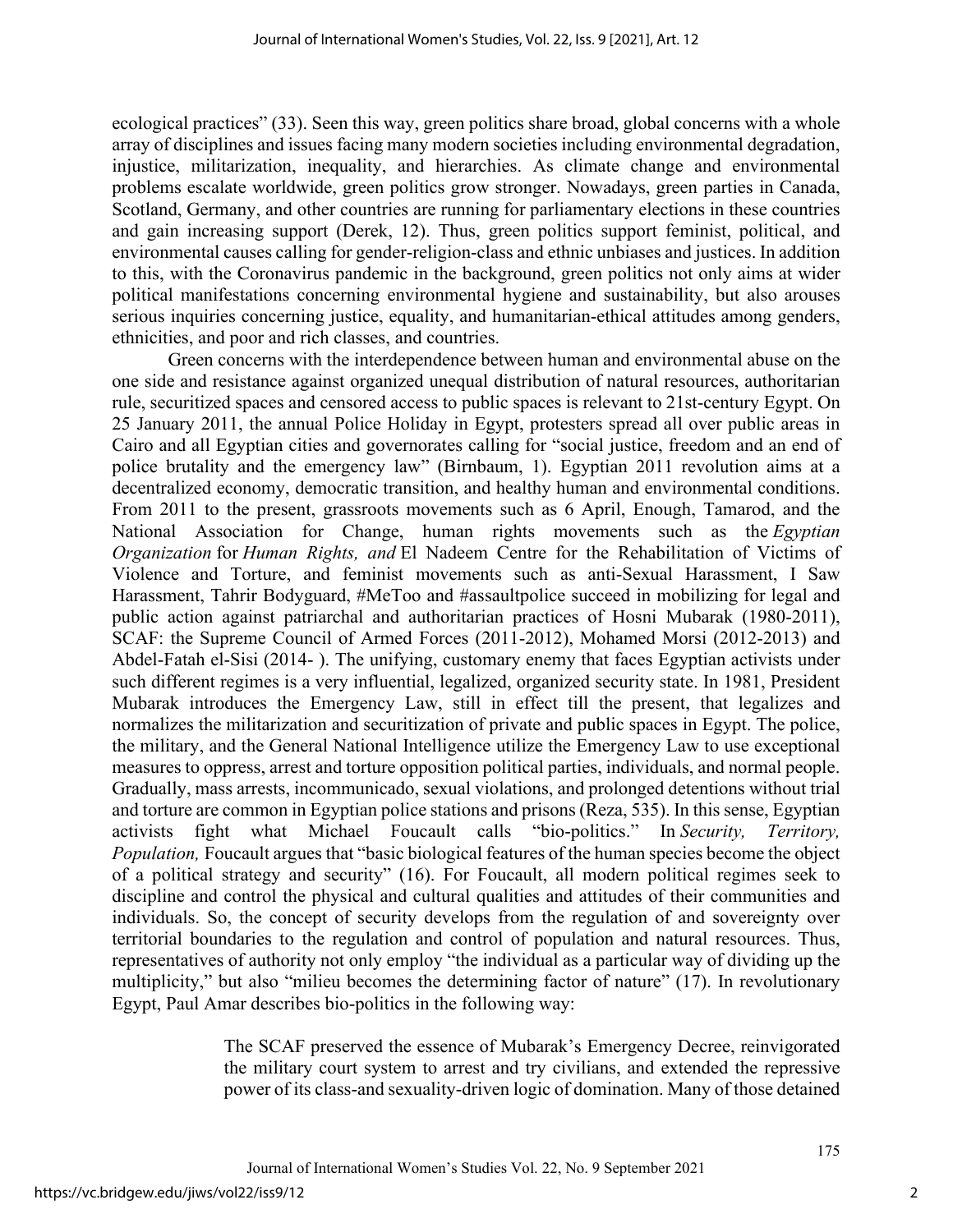were young, male, working-class labor protesters whom the armed forces identified not as political dissenters with rights but as thugs (baltagiya) or fags (khawaliya). … They detained women protesters and administered "virginity tests," hymen inspections that are of course forms of molestation or rape in themselves. (3)

As explained by Amar, bio-political patriarchy and violence in Egypt are methodical and anti-green. Security apparatuses and the military coercively dominate and control public spaces and human bodies. Police violence in the post-2011 era includes security chaos, dangerous public spaces, coercive disappearance of protesters and activists, murder, organized sexual attacks, violent arrests, and torture in prisons (Kingsley 2014; Grove 2015 and Tadros 2015). Such violent practices circulate sexist, classist, and divisive. To begin with, female protesters are seen as "whores whose public presence was an attack on national honor," while working-class protesters "defiled national dignity and insulted the army" (Amar, 3). To further punish protesters, security agents make protest spaces and surrounding environments unhealthy, unsafe, and hostile. They destroy the green space in Tahir Square and the neighborhood and build an elaborate system of walls and barbed-wire roadblocks to ward off demonstrators. Security agents assault medical personnel and prevent medical supplies from accessing protest spaces. (Malsin, 1). Gradually, public opposition, activists, and human rights figures are defamed in the media. For instance, Mohamed ElBaradei, the former director of the International Atomic Energy Agency, is accused of "facilitating American invasion of Iraq" and as "being westernized" (Amnesty International 2016). Members of the Arabic Network for Human Rights Information, Hisham Mubarak Law Center (HMLC), and Egyptian Initiative for Personal Rights (EIPR) are persistently accused of receiving "funds from foreign countries and as disturbing stability in Egypt" (Amnesty International 2016). Finally, the military utilizes the divisions and the disagreements among revolutionary groups and the failure of the Islamist President Mohamed Morsi to unify all Egyptians or to gain their trust. Again, Egypt's home security is propagated as disciplining and regulating chaotic protesters, and violent Islamists. Furthermore, the ability of the military and the deep state to grip on power in revolutionary Egypt reflects the complexity and interdependence of domestic, regional, and globalized security interests and deals. For instance, the military warns Egyptians of the disturbing, unusual security conditions in the area ranging from civil wars in Syria, Yemen, and Libya, the emergence of ISIS, and ethnic, sectarian conflicts in Iraq and Lebanon. The growth of populist regimes in the West and the support of authoritarian Gulf countries such as Saudi Arabia and the United Arab Emirates empower the Egyptian military as well. Paul Carnegie explains that:

> The Egyptian military is still Washington's favored institution for holding onto Egypt and maintaining a regional status quo conducive to its interests and that of local and global capital. There has been little change in the form of government. The el-Sisi 'military junta' represents little more than the continuation of Mubarak's so-called civilian administration. (45)

Carnegie underscores the fact that globalized economic and security management limits the Egyptian protesters' ability to reform the security sector. As Abdel Fattah el-Sisi seizes power, he leads extensive, unprecedented crackdown on the opposition, grassroots, and civil movements, including those who support el-Sisi's coup against Morsi. For instance, 2011 youth such as Ahmed Maher, Mohammed Adel, Ahmed Douma, Israa Abdel Fattah, Mona Seif, Asmaa Mahfouz, Shady Harb, and others (Egypt: largest wave 2019, 1). Revolutionary, independent, and free thinkers and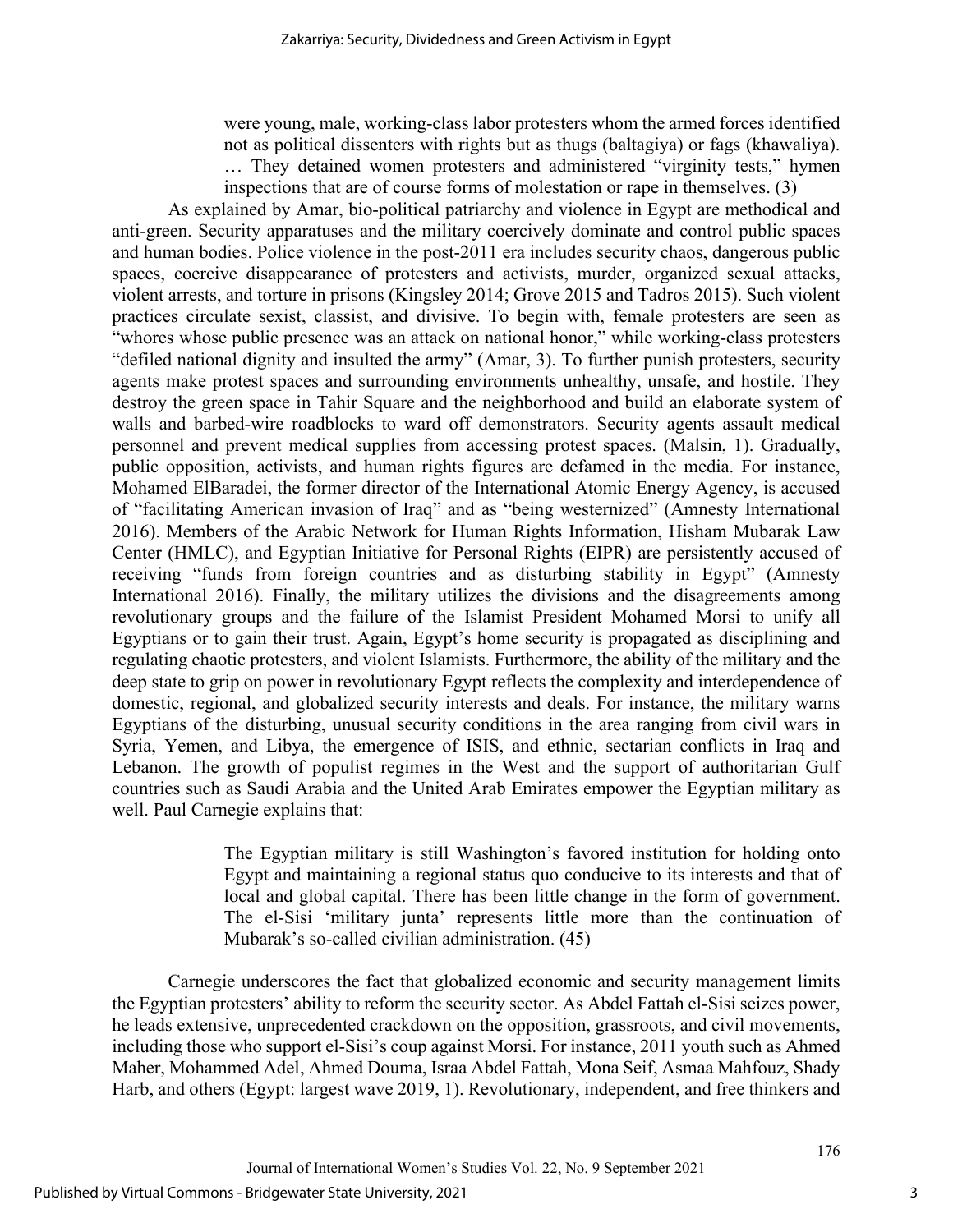activists such as Amer Hamzawi, Alaa el-Aswani, Khalid Yusuf, Choukri Fishere, and others are forced to leave Egypt. The European Parliament's report on human rights in Egypt (2015) states that "more than 22,000 people have been detained since 2013" (2). In 2013, Protest Law 107 restricts giving the Interior Minister the right to "cancel, postpone or move the protest. Violators of the law face hefty prison sentences and fines" (Jeannerod, 1 and Darwish, 1). Sexual violence against women in public spaces continues so that in 2014-2015, 1964 cases of public sexual harassment and assault were reported. In 2014, a new parliamentary law was passed and in 2018 referendum was passed to extend the President's term and his power in the selection and control of the judiciary, as well as the reorganization of the legislative branch (Roll and Miehe, 1). In 2017, Law 70 is issued to control non-governmental organizations (NGOs). In 2016, el-Sisi issues a law that enables him to dismiss Hisham Geneina, the head of the Egyptian Central Auditing Organization. Geneina states that he had "discovered corruption above 600 billion Egyptian pounds (about \$ 70 billion) in 2015 alone" (Reuters 2016). El-Sisi's dismissal of Geneina is met with disapproval from the judicial sector and wider sectors of civil society, but security oppression silences all.

Seen this way, bio-political violence in contemporary Egypt upholds a narrative of chaotic, divisive, and unsafe public spaces, a narrative that contrasted with the first experience of 2011 Tahrir Square and protests spaces as optimistic, inclusive, and secure. The extreme use of the Emergency Law and police power in revolutionary Egypt and the high levels of corruption in private and governmental sectors further frustrate and frighten many Egyptians from public revolt. In the forthcoming analysis, I aim at achieving two goals. Firstly, I examine how bio-politics in Egypt affects civil spaces and relationships among different classes and genders. I specifically focus on urban dividedness and spatial insecurity. Secondly, I trace how post-2011 activism exemplifies and is informed by different characteristics of green politics. It focuses specifically on access to public spaces, class-gender-religious integrity, and nonviolent interference in the decision-making processes in Egypt.

## **Eco-human Inequalities and Divisions in 21st-century Egypt: Systematic Socio-economic Violence**

The constant securitization and militarization of Egyptian politics produce massive inequalities and abuses concerning the distribution of wealth, resources, services, and sustained ecosystems in the country. Jessica Winegar tackles aspects of poverty and spatial segregation in Egypt from an urban security perspective arguing that:

> As the 1990s and 2000s wore on, Cairenes griped not only about the trash but also about the filth and disrepair of public spaces such as squares, parks, bus stops, government offices, and schools. As state welfare policy shifted its focus from the poor to the rich, urban space became extremely segregated and militarized. Many with the means moved out of what they viewed as the "chaos" of mixed- or lowerclass areas of Cairo into gated communities or other secluded areas with private security systems. (Winegar 32)

The urbanization and modernization processes in Egypt are class-oriented. While affluent and rich classes and areas enjoy full state protection, healthy environments, and administrative care, poor classes lack basic services and are perceived as dangerous and criminal. Moreover, affordable public spaces of socialization such as parks and open, green spaces are neglected and militarized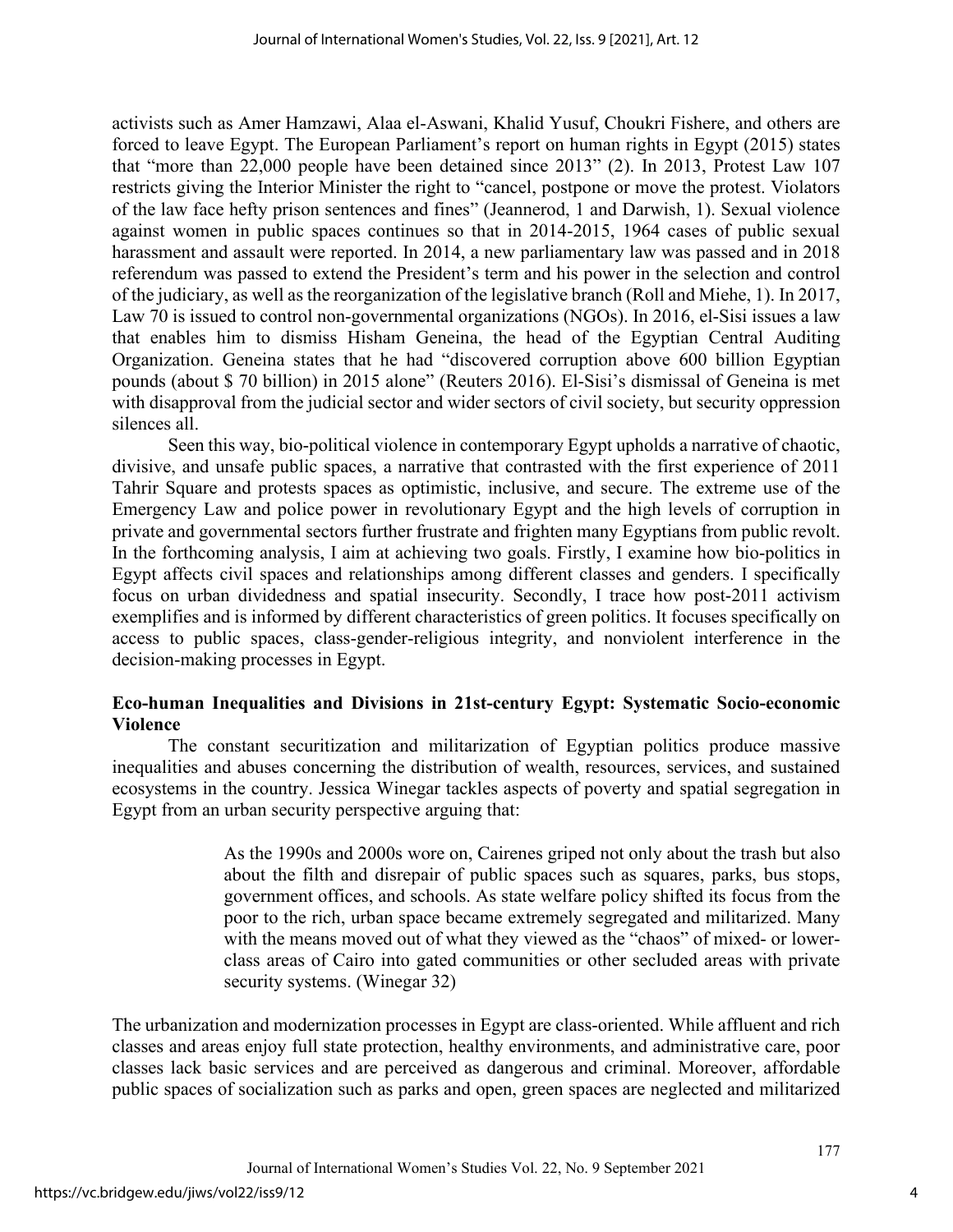(Abul-Magd, 30). Urban and public spaces in Cairo are intentionally designed and administered to control and limit human bodies, particularly women's bodies, through marginalization, violence, and insecurity that all entail fear of public spaces. There are no walking spaces in Egyptian streets and walking spaces are either destroyed or unmaintained. In *Environmental Problems in Third World Cities*, Jorge Hardoy, Diana Mitlin, and David Satterthwaite underscore the fact that urban development in Egypt has serious socio-economic and environmental drawbacks since:

> "more than 10 percent of the nation's most productive farmland has been lost to urban encroachment in the last three decades, much of it through illegal squatting or sub-division while the same time prime sites within cities remain underdeveloped" (5).

As "the poor are confined in the worst located and most dangerous areas and slums," Hardoy, Mitlin, and Satterthwaite continue, "the most serious environmental problems are largely confined to poorer groups" (5). Likewise, M. Davis traces that "the 39.9% (11.8 million) of the urban population in Egypt [who] live in slums suffer from problems in the accessibility, high residential densities, deteriorated infrastructure, lack of services and the absence of open spaces" (3). Slums are often not recognized and addressed by the public authorities as an integral part of the city (UN-Habitat 6). Moreover, the lack of basic services in slums results in the decline of the built and natural environments (Ali and Suleiman, 2006). In 2010, Egypt experiences an environmentally and health-threatening rubbish crisis as piles of rubbish spread all over Egyptian streets and the government fails to address the problem properly (Fahmi and Sutton 1766). Because of pervasive pollution, poor Egyptians suffer from long-term illnesses like kidney failure, cancer, or the Hepatitis C Virus (20%-10% of the population) and high and increasing rates of renal diseases and renal failure: roughly 30% of which are caused by Schistosomiasis, lack of safe drinking water and insufficient sewage treatment infrastructure (Wolfe and Abu-Raddad, 14757; Mahmoud et al, 2013).

The harmful influence of slums and impoverished areas, poor housing, and environmental conditions on the psychological and behavioral features of their inhabitants, particularly concerning women, arouses a variety of studies and inquiries. In *Slums, Violence and Health*, Silvia de Weerdt argues persuasively that "since poverty, overcrowding, lack hygiene, and basic human services, ill-health and governmental negligence are main characteristics of slums worldwide, aspects of inter-personal violence and insecurity increase" (2). Women are the prime victims of insecurity and sexual violence. In *Dealing with Slums in Egypt*, Sylvia Habib echoes Weerdt that residents of slums and poor areas in Egypt,

> "feel insecure as a result of the isolation from other neighborhoods of the area along with the absence of a police station and the negligence of the authorities to the region which resulted in the prevalence of bullying and violence in the area. [...] There are a lot of drug dealers and gangs in some of these areas" (73).

Habib underscores further that slum residents suffer "negative impression the people outside the area got about them [due to] high levels of drugs and crimes in their areas" (73). Thus, slums and poor areas not only suffer systematic governmental negligence and abuse but also become a source of danger and insecurity to surrounding areas, specifically to women and to their peaceful inhabitants. They feel abandoned and inferiorized. Slums and poor and neglected areas in Egypt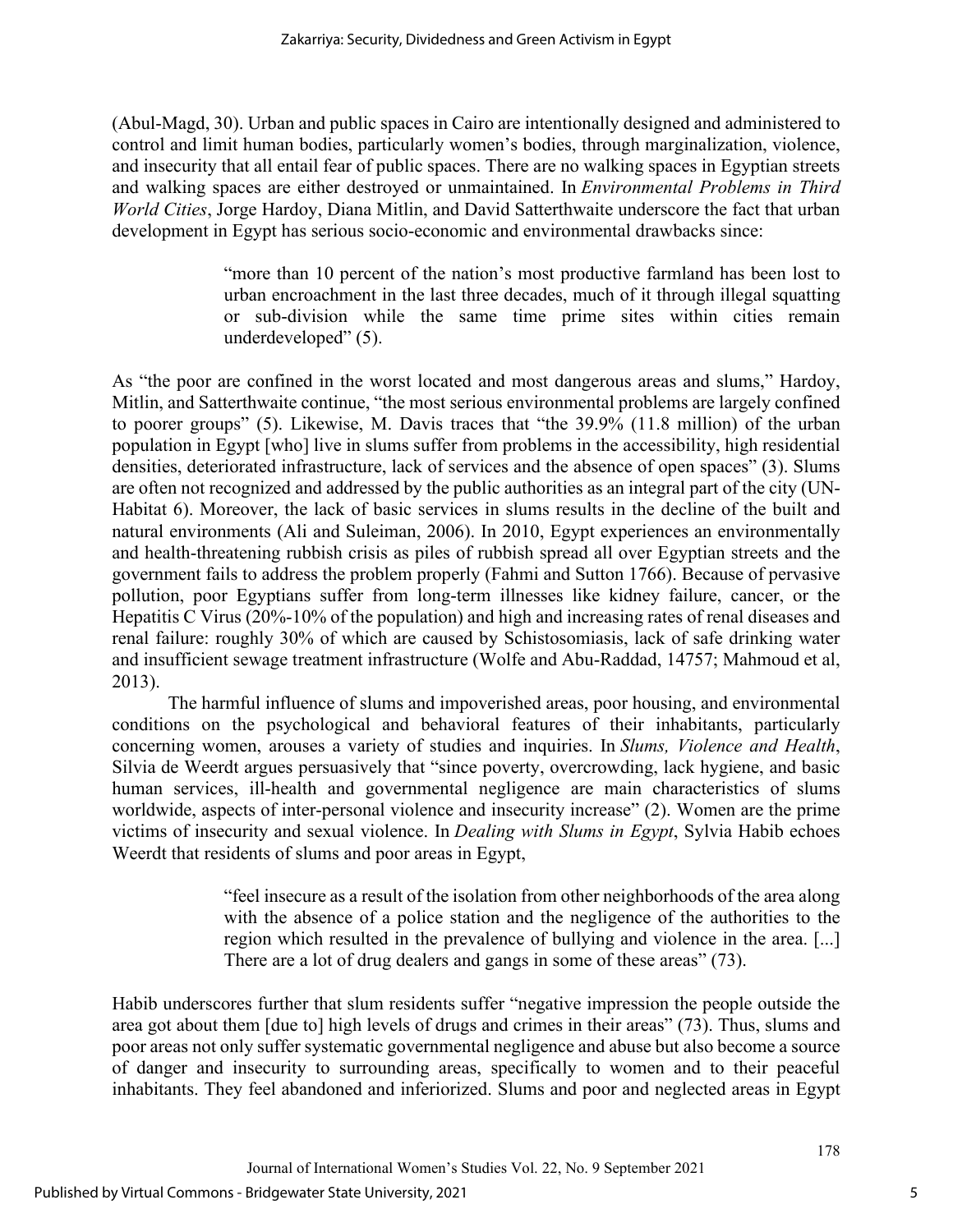have been the target of the Muslim Brotherhood and Islamist groups who dominate the civil society and shape culture. Islamists not only offer social services to many poor and marginalized communities but also propose themselves as a reliable substitute to the corrupt, unfair government. Nevertheless, Islamist President Morsi does not exert any real effort to improve living and environmental conditions in slums and poor areas. Likewise, in 2020, the Egyptian government takes sudden decisions that disturb slum dwellers and poor areas by ordering "the demolition of houses constructed illegally inside cities or on farmland with tens of thousands of people are losing their homes, especially with state authorities failing to offer them alternatives" (*Egypt: Thousands at risk*, 1). The government justifies its decisions that "between 2000 and 2017, around 2 million construction violations were committed in different parts of Egypt, and that Egypt has also lost over 12 percent of its nine million acres of farmland to the same violations" (Amin, 1). Egyptian government and authorities do not tell about or punish those who cause such high levels of corruption. Again, poor classes, rural people, and the ecosystem suffer.

In addition to this, securitized, authoritarian regimes in Egypt not only neglect the deteriorating, unhealthy, and unsafe life in slums and poor areas in Egypt but also Historic Cairo and major tourist attractions lack necessary maintenance and care and are unspeakably damaged and exploited by looters and corrupt security agents who vandalize the Egyptian Museum and other tourist sites they are supposed to protect and guard (Parcak et al*.* 2016; Fradley el al. 2017). *Travel and Tourism Competitiveness Index 2015* announces that "Egypt, the 83rd in the global ranking and 10th in the region, has experienced safety and security concerns and infrastructure limitations" (18). In this way, the prioritization of security measures and the relegation of human and ecological wellbeing to secondary positions, all related to securitized and militarized political-economic structures in Egypt, that negatively affect Egyptian integrity, administrative effectiveness, and (international) accountability, particularly about women's rights and environmental sustainability. The dominant urban planning of segregated and secluded areas and communities in Egypt not only reflect the exclusive, class-oriented production and circulation of power in the country but also discriminatorily organize the relationship between the different classes, environments, and individuals and determine the habits, health hazards, norms, expectations, ecosystems, and images in mass media. The authoritarian rule and the security state in Egypt are anti-green politics and thinking. In the second part of the paper, I discuss the emergence of green trends and concerns within post-2011 activism in Egypt.

## **Green Activism in Post-2011 Egypt**

In relation to the above-mentioned analysis of human and environmental neglect and the violence of the security state in Egypt, this part of the paper identifies three aspects of post-2011 activism in Egypt as green. Firstly, in their fight against the persistently brutal and privileged security state, post-2011 activists in Egypt show great solidarity and ability for effective, collective mobilization and environmentally aware practices in public spaces. During all protests, rallies, and in sleeping tents and places built in Tahrir Square and other protest spaces, Egyptian protesters of all socioeconomic, religious, political, and gender backgrounds securely gather exemplifying what Douglas Torgerson calls "green citizen" who is "a political actor, who indeed acts with functional and constitutive ends in view, but who also engages in political performance" (23). Green citizens, Torgerson continues, balance between "the personal responsibility of the individual" and "the systematic patterns of incentives, structured principally through the administrative sphere that serve to shape and direct the behavior of the possessive individual" (23). During the 2011 revolution, Egyptians' solidarity in protest spaces reflects the intersections of hybrid and plural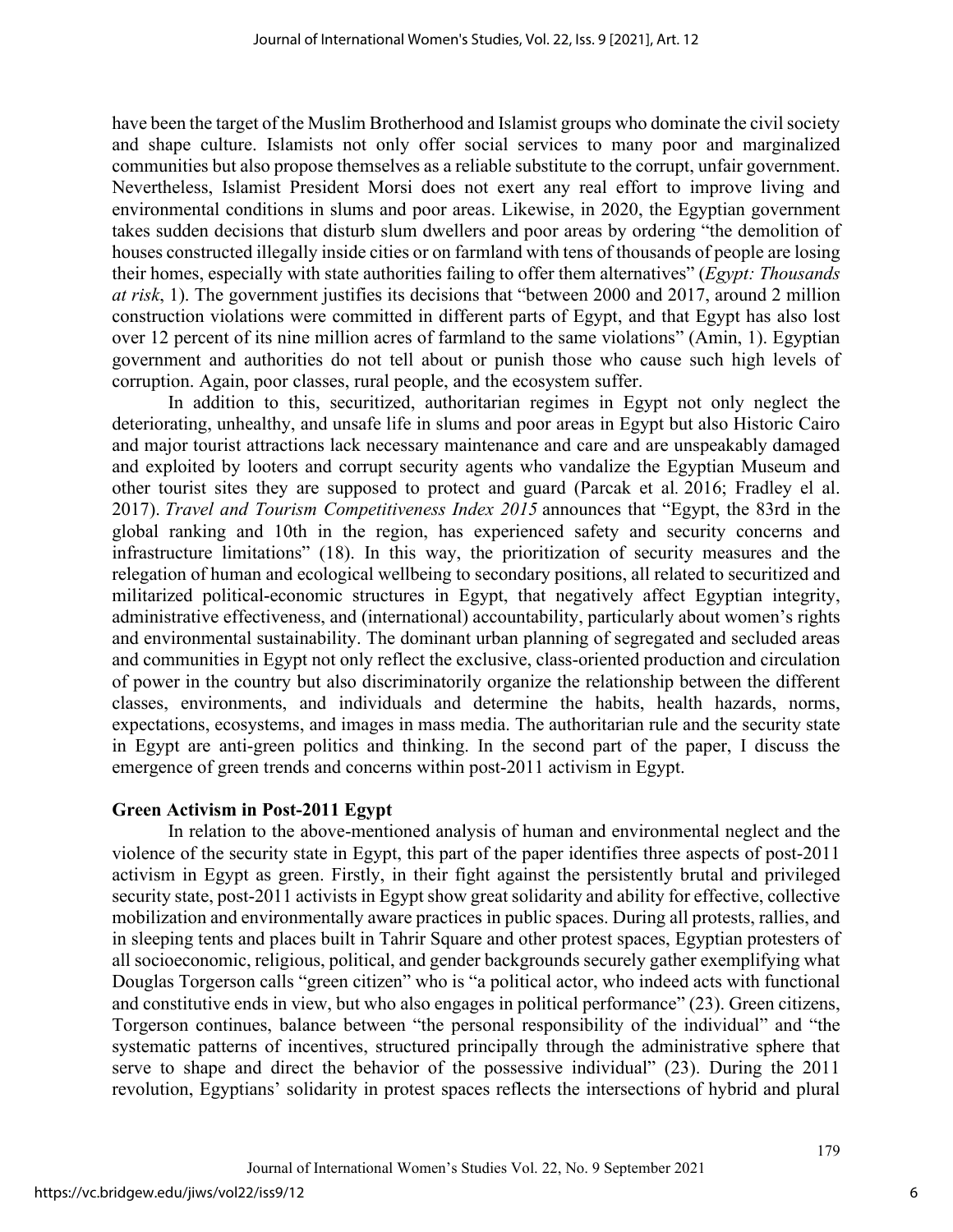aspects of shared vulnerability to patriarchy including police violence, socio-economic inequalities, health, and environmental problems, and lack of freedom of speech, all administered by the military rule and police state. Although Egyptian protesters seek different incentives of freedom, justice, respectable economic income, and health care, they develop a collective green awareness of their responsibility towards their spaces and nature. Jessica Winegar comments on Egyptians' practices in public spaces as follows:

> The revolution enabled [Egyptians] to break the fear of the security forces. Perhaps for the first time in their lives, they could work, laugh, and play together in public space without an overwhelming sense of state surveillance or upper-class disgust. They were trying to reverse and reject, the neglect of the Mubarak government by taking the repair and beautification of the city into their own hands. (33-34)

Winegar refers specifically to Egyptian people's strong physical existence in public spaces as a direct challenge to state power. They are not afraid and do not care about police violence, torture, or even murder. Moreover, environmentally-friendly campaigns such as Tahrir Beautification Day and Let's Clean that clean the Tahrir square and surrounding areas are a declaration of people's ability for sound administration and for making decisions on behalf of their corrupt government. [Ali Abdel Mohsen](https://egyptindependent.com/author/ali-abdel-mohsen/) explains how environmental activism in  $21<sup>st</sup>$ -century Egypt has played an important role in effecting sustained progress and environmental justice tackling the pressing issues of climate change, pollution, and mountains of trash in streets, overflowing sewers, and lack of services in poor areas (1). Mohsen mentions pre-2011 environmental initiatives for recycling and clean life that spread in different Cairene neighborhoods and online platforms, and how such campaigns raise awareness of serious health and ecological hazards in Egypt (1). Elliott Woods supports Mohsen that environmental activism plays important role in advocating equal ecological and human rights in Egypt. Woods regards Egyptians "picking up trash, painting curbs, and adorning light posts and tree trunks with the colors of the Egyptian flag [as] they were finally taking ownership of their capital and their country […] They were washing away corruption" (110). In this sense, decorating dirty, old walls with graffiti and cleaning streets are also acts of fighting negative feelings of uncertainty and temporality. Egyptians have experienced very long years of repression and silencing that talking publically about politics becomes taboo. So, Egyptian protesters' spatial freedom and domination are a battle against time. They want to claim a permanent position of power. Protesters form self-sufficient communities in public spaces with specialized groups for medical help, food supplies, blankets and beds, and clean clothes and toilets (Biggs, 1). Practices of mutual care and sanitation, necessary to sustain bodies and surrounding environments in Tahrir square and protest spaces and to continue the struggle, are definitely acts of green awareness. Protesters show care towards their national and cultural heritage as well. They form a human chain to protect the priceless artifacts within the Egyptian National Museum (Halime, 2012, 1).

Moreover, civil, human rights, and grassroots movements compete with the Muslim Brotherhood and Islamists in offering help and services for slums and poor and marginalized areas in Egypt. They also offer new cultural and social services and ideas concerning gender equality, political responsibility, and environmental-health awareness. Consequently, residents of slums, rural and poor areas are encouraged to effectively participate in political change. In 2011, famous Egyptian actor and director Mohamed Sobhi initiates "Together for Developing Slums" as a nonprofit organization that aims to raise funds to "elevate slum-dwellers" standard of living, and grant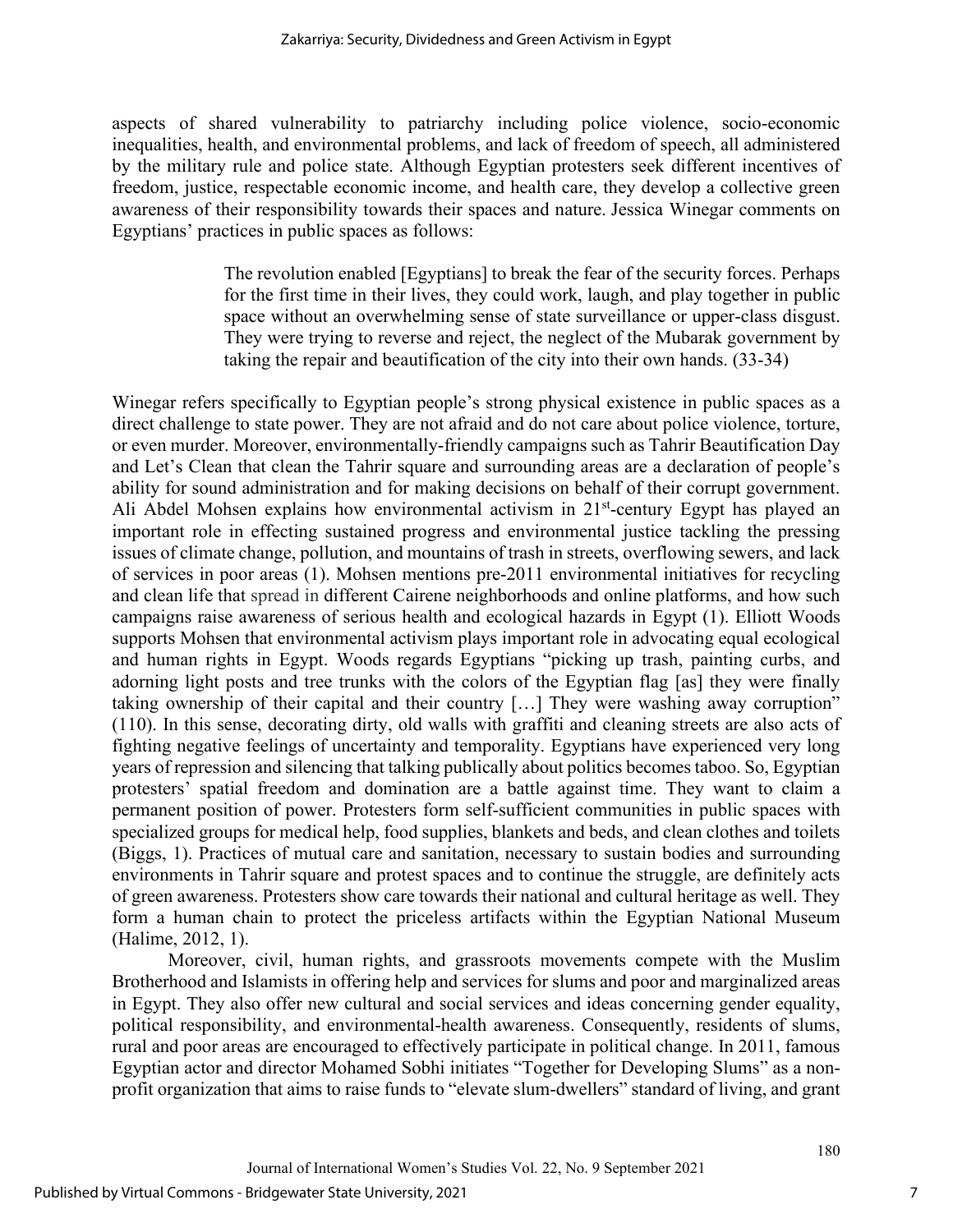them an integrated decent life, where they have an access to individuals' basic needs, such as education, health care, security, and livelihood" (el-Henawy and Shawki 1). Young slum girls between the ages of 10 to 15 appear in media stating that "our campaign is political. We ask the state to protect from drug dealers and criminals that hide in our areas and to help us lead a decent and safe life" (el-Ebrashy). The fact that young, marginalized poor societies, particularly girls, are given a voice and that they dare to face the public and authorities asking for their rights as equal human beings show they gain a space of responsibility and action and could share a common democratic dream with Egyptians. They reuse the public and urban spaces not only to expose state hypocrisy and its pervading media-image of youth as either passive recipients or elements of chaos, but also to generate plural settings and meanings in opposition to oppression, socio-spatial segregation, emergency law, and ugliness. Tamarod is one of the most famous, nonviolent, and successful movements in post-2011-revolutionary Egypt that reflect the success of the civil society in effecting wide public change and support. Founded in 2013 by young Egyptian activists in opposition to Islamist President Mohamed Morsi's temporary constitution declaration that gives him the unlimited power to legislate without judicial review, Tamarod gathers 22 million signatures, a more than enough number to call for early presidential elections. Tamarod plays a significant role in legalizing the ousting of President Morsi. Julia Elyachar argues that "Tamarod rendered visible, and upended for political goals, a social infrastructure of communicative channels in Egypt" and thus represent "agency as distributed, dialogic, and historically constituted" (453). For Elyachar, Tamarod cleverly introduces new political symbols of action by utilizing a "multilayered infrastructure of communicative channels with skill and tenacity such as mobile phones, Internet services, social media, visits, gossip, and socializing" (465). Tamarod innovatively and courageously mobilizes for public participation and gains international respect and support for their nonviolent, democratic plan of action. So, even though Tamarod's democratic plan is not fully accomplished and the military re-takes power in Egypt, Tamarod's access to public spaces and success in organizing and raising awareness for action promises real change in collective conscience in Egypt. In 2019 and 2020, and despite el-Sisi's unprecedented oppression and police violence, people in slums, poor neighborhoods, and the marginalized and neglected countryside organize anti-el-Sisi protests. They overcome their fears and are aware of their rights (Hamad 2020, al-Anani 2020).

Secondly, post-2011 activism shows a green awareness of gender violence and marginalization as political problems rather than the traditional view that they are women's issues. In *Bodies in Alliance and the Politics of the Street,* Judith Butler underscores two important aspects of the revolutionary demonstrations in Tahrir square. The first is:

> "a certain sociability was established within the square, a division of labor that broke down gender difference that involved rotating who would speak and who would clean the areas, developing a work schedule for everyone to maintain the environment" (77).

For Butler, the methodological and equal division of work, responsibility, and leadership among male and female protesters develops "horizontal relations" that challenge established cultural, political and economic hierarchies. The second aspect is:

> "the collective chant of the word "silmiyya" (peace, nonviolence) as a way of encouraging people to resist the mimetic pull of military aggression – and the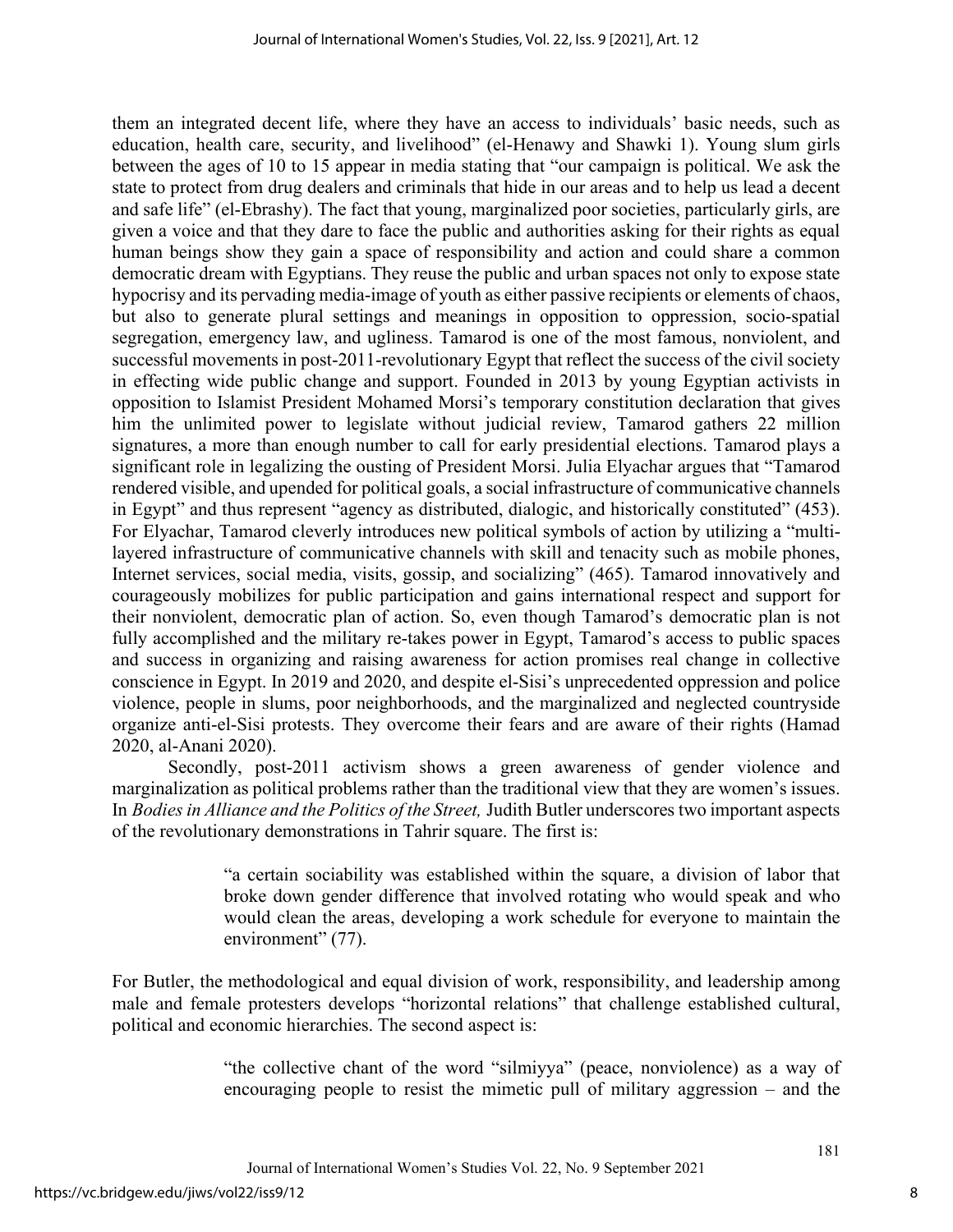aggression of the gangs – by keeping in mind the larger goal – radical democratic change" (78).

Butler emphasizes that Egyptian protesters express the patience, determination, and geographical expansion needed to realize the revolution and not to be distracted by useless fights or violence. I agree with Butler that since the 2011 revolution to the present, Egyptian women are constantly credited and appreciated for their sacrifices, courage, and significant participation in all political events, elections, and socio-cultural debates. Female protesters are murdered, arrested, and imprisoned like their male counterparts. Moreover, Egyptian women experience systematic, organized, and state-sponsored acts of public sexual violence and rape as a political weapon of defaming and frightening female activists and their families of accessing protest spaces. Women in Tahrir Square and surrounding areas are constantly harassed and sometimes raped by unidentified mobs and by members of the security forces. In many cases, police and military stationed in these areas did not prevent the mob attacks (Tadros, 1351; Sorbera 69). Yet, Egyptian women resist and do not retreat from protest and public spaces. Rather, Egyptian women's equal and acknowledged public political roles develop their green activism for establishing real genderecological ethics placing sexual and gender-based violence as a health and human rights concern in the country. Gill Valentine argues that:

> The public blame of victims who were in public places, for being in a dangerous or inappropriate place when they were attacked, encourages all women to transfer their threat appraisal from men to certain public spaces. Fear of being in public space is for women to adopt false assumptions about their security. […] Mental maps of feared environments elaborated by images gained from hearing the frightening experiences and advice of others; and from media reporting. (386)

Valentine explains how patriarchal and authoritarian societies and regimes use media to devilize and deform the relationship between humans in general, and women in particular, and environment and nature, including built and public spaces, for repressive security aims. Since the beginning of the 21st-century to the present time, Egyptian women experience systematic practices of slow public violence. The pervasive, unevenly distributed, and chaotic nature of public, gendered violence over space and time causes high levels of unpredictability, anxiety, and alertness among Egyptian women who not only internalize a culture of fear and vulnerability, particularly in public spaces but also that the male perpetrators and the state as unaccountable and irresponsible. So, women have to seclude and stay home to feel secure. Nonetheless, in post-2011 Egypt, female public activism and their stereotypical security perceptions change as women's real contacts with different and diverse male and female agents and groups in public spaces counter traditional state and media narratives about public spaces as dangerous for women. For instance, during the first 18 days of the Egyptian revolution, no single case of sexual violence is reported and female protesters declare that "men were not touching women; in fact, they were saying sorry every time they bumped into a woman" (Biggs, 1). Women's positive experiences in revolutionary public spaces, Sylviane Aacinski argues, "partially destroy the old framework of political life, pushing it onto the stage of media communication" (130). Eventually, the emerging gender-ecological activism wins the media scene. Awareness campaigns of women's rights for a secure public appearance and how individuals and groups ought to behave with each other and with the environment become consistent and common. The political-ecological causes and factors of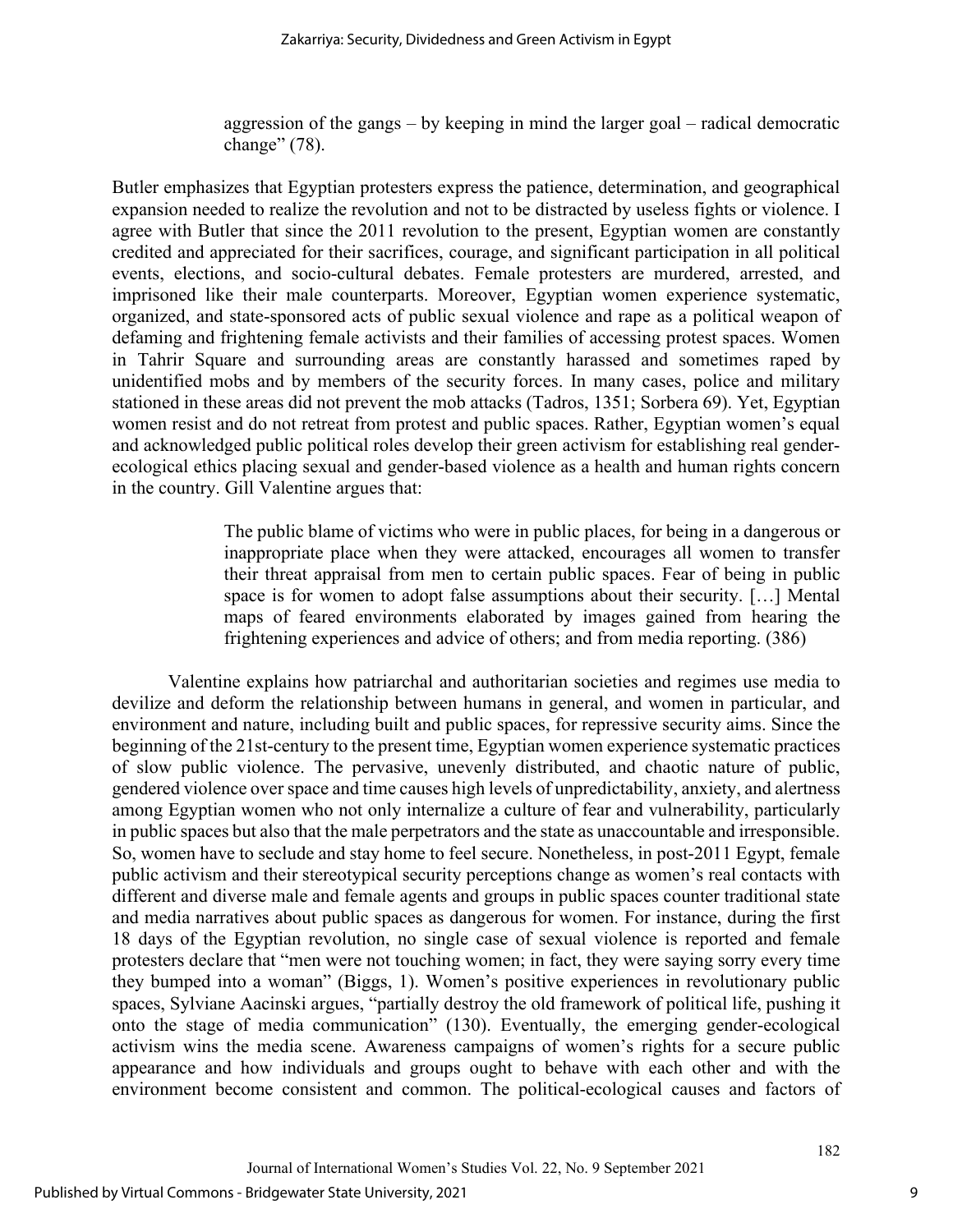gender violence are explicitly discussed, rendering socio-cultural stereotypes that blame the female victims invalid. Civil male and female members of anti-sexual harassment movements and initiatives exist in public spaces and interfere to protect female protesters. The shortages of existing harassment laws are openly discussed in social media, pamphlets, online blogs and sites, TV programs, and public speeches by common people and public figures (Flock, 2-3 and Zakarriya, 127).

Providing women with safe means and platforms to tell their stories and to document the sexual attacks help them overcome feelings of shame and fear related to sexual violations. Such informal social controls and interferences in public areas gain protesters, particularly women, credibility and trust and endorses civil potential intervention in the decision-making processes. Moreover, the widespread use of public and private cameras, usually used for policing Egypt, to document cases of sexual violence and to catch the attackers is a new, practical approach to examine and watch public spaces. Egyptians are documenting, supervising, and holding accountable the state, its security members, and perpetrators of sexual and gendered violent acts. The factual, visual, and online documentation of sexual, spatial and gender violations and violence maintains updated information and knowledge and pressure authorities and decision-makers to act. For example, Presidents Morsi, and el-Sisi criminalize sexual harassment and rape, and new harassment laws are introduced and more women are encouraged to report their experiences of sexual violence. Inspired by the international #MeToo, Egyptian #metoo, and #assaultpolice, for example, achieve a great legal, socio-cultural, and political development through documenting and exposing cases of sexual violence and rape committed by upper-class, wealthy, and powerful men including Ahmed Bassam Zaki, AUC student and the son of a powerful and wealthy family, who has been coercively assaulting, harassing, and raping his female colleagues is arrested and is under trial. The Fairmont Hotel Group Rape was committed by a group of wealthy and powerful men who used to drug and rape women are caught. A poor rural girl called Farah, who is raped by two powerful brothers in her village, appears in the media and tells her stories. Farah's rapists are caught and tried (Salah 2020; Tarek 2020). Sexual violence in Egypt is not just seen as stemming from cultural or social sexist ideas or problems, but as a political problem as well. Egyptian women realize that power and immunity beget sexual abuse. Consequently, Egyptian women's activism against sexual violence is political activism. They defend their rights for equal and safe access to public spaces.

Finally, post-2011 grassroots, feminist, and opposition activism and movements are characterized by national and globalized green integrity and resilience against all forms of violence. Egyptian resistance movements adopt green thinking of security that exceeds narrow conceptions of war, military power, national security, terrorism, security state, and police brutality. Rather, they embrace a wider, ecological attitude towards security in Egypt discussing and relating issues of gendered and class inequalities and violence, repression, individual and collective security, development as entailing spatial and economic justice and access to services and resources, decentralized administration, and environmental degradation. Since the early beginning of the 2011 revolution in Egypt, there are organized visual and written documentation of individual and collective memory, abuses, and violation that Egyptians go through during the different stages of the revolution. Reputable and credible human rights, feminist and grassroots organizations, and movements authenticate violations and acts of violence maintaining a political space of condemnation and resistance of responsible and complicit regimes and structures (Sorbera, 499; Zakarriya, 128). The trials of Presidents Mubarak and Morsi give hope of realizing justice for past and present atrocities in the future. Taking into consideration the fact that the military is valued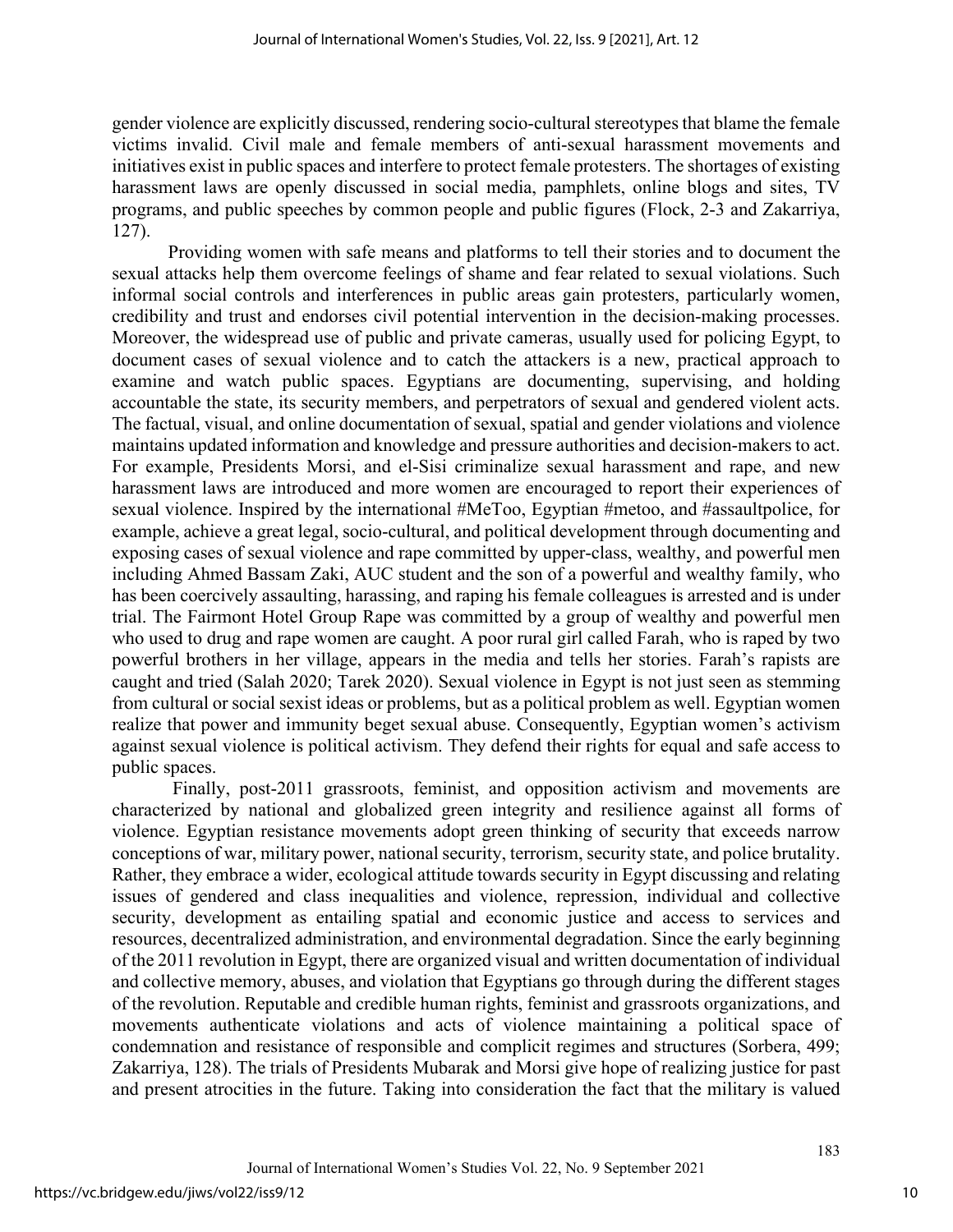and respected as the defenders of the nation, opposition movements distinguish between corrupt military men and the military as a protective, national entity. They use precise descriptions and specific, legal demands. El-Nadeem Centre for Rehabilitation of Victims of Violence and Torture declares that "women's security is a precondition to a real democratic transition" affirming the need for "legislation to penalize violence and discriminations against women, seeing that the Egyptian constitution lacks articles that prohibit discrimination and violence and establishing equality between men and women in all areas of life". (4–5). Grassroot thinkers and feminist and human rights activists persuasively propagate that security in Egypt is related to "empowering poor and slum dwellers, particularly women, through education and skill development and appropriate health care to overcome high fertility and crime levels" (Naber and Abd El-Hameed, 525). Nazra for Feminist Studies, the Egyptian Initiative for Personal Rights, and the Arab Network cooperate to "document state and non-state violence against women in public spaces, violations against freedom of expression, violations of human and physical rights of political prisoners and provide legal, medical, and psychological remedies to survivors of violence" (Naber and Abd El-Hameed, 521-2). They communicate with and exchange knowledge with international human rights and feminist organizations that watch security violations in Egypt regularly.

In *Slow Violence and the Environmentalism of the Poor*, Rob Nixon argues that:

"violence, above all environmental violence, needs to be seen—and deeply considered—as a contest not only over space, or bodies, or labor, or resources but also over time. We need to bear in mind Faulkner's dictum that 'the past is never dead. It's not even past" (8).

Nixon emphasizes that dictatorial and corrupt regimes permeate landscapes and oppress people through time exercising measures of slow violence. To refute and resist such eco-human forms of slow violence, Nixon continues, "resistance may assume not just human forms but also arise from an unanticipated recalcitrance on the part of a targeted resource, which may prove harder to commodify and profitably remove or manage than corporate moguls foresaw" (69). For Nixon, resistance requires patience, insistence, and strategy. In addition to constant documentation of violations and violence and awareness campaigns of human and security rights, Egyptian activists utilize current international and national conditions to support their green agenda. On the national level, el-Sisi faces the emergence of angry opposition in slums and poor areas that defy the image of the military men as immune to criticism. In 2019, Mohammed Ali, a young Egyptian actor and a wealthy construction contractor who has been working with the military for 15 years turns against the regime. Ali posts a series of videos on his social media giving detailed descriptions and naming senior military officers involved in cases of corruption and wasting billions on luxurious projects (Videos accusing Egypt's Sisi, 2019). Ali's videos cause unrest and resentment among lower and marginalized classes who protest against their injustices who lead protests against el-Sisi asking for equal economic and social rights. Under extreme security measures and growing popular resentment concerning inequalities among classes, el-Sisi's early call for national cohesion and stability is jeopardized by the exaggerated inequalities, internal displacements by environmental or economic stress, and human rights violations. Because of pressure from civil society and social criticism, the Egyptian government takes specific measures to help lower classes in slums. In 2020, el-Sisi declares an upgrading and national development plan of unsafe and unhealthy slums in Egypt (Farouk, 1).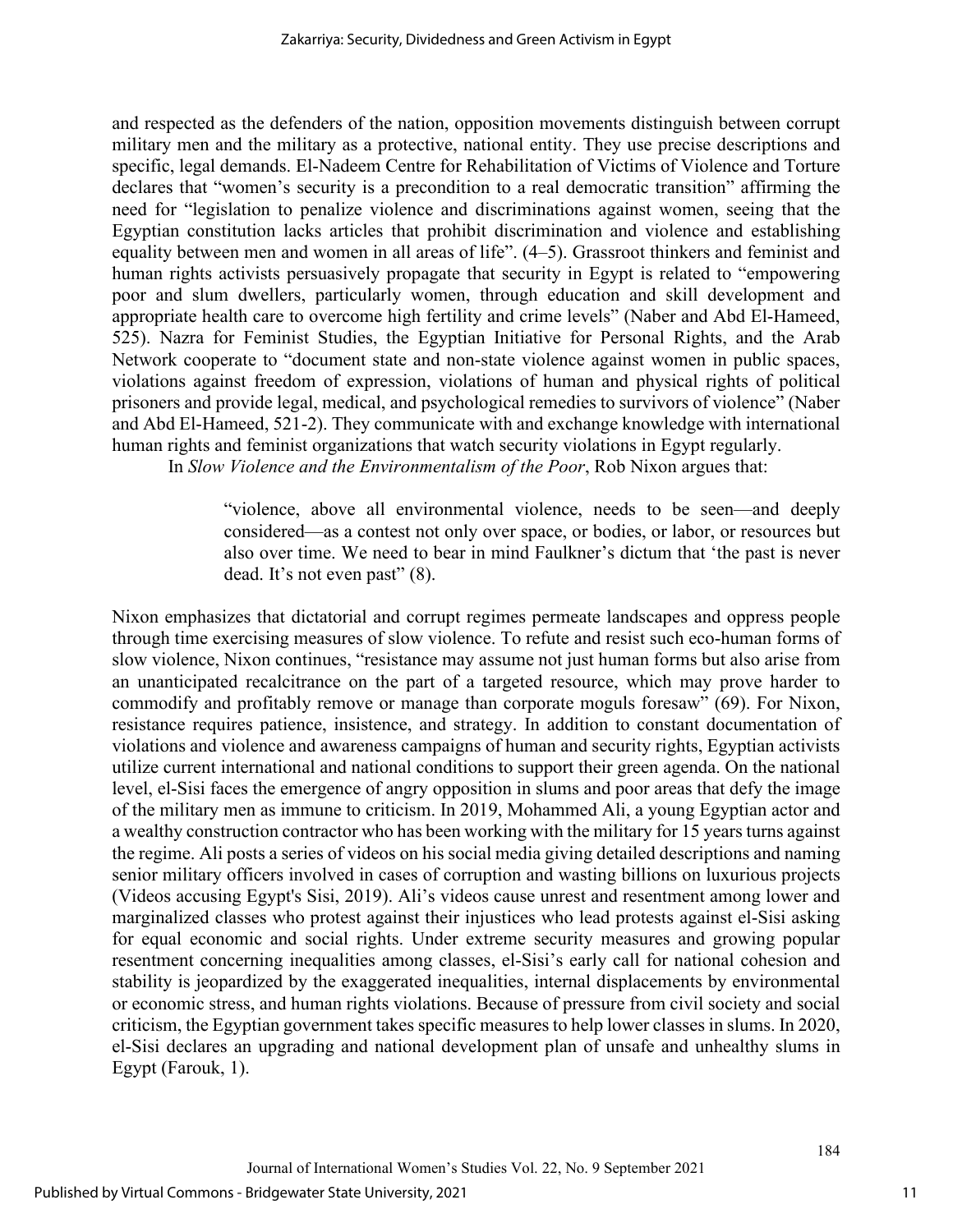On the international level, green thinking and politics get a boost with the 'unanticipated' devastating economic and health effects of the Coronavirus pandemic, the devastating everyday environmental-human cost of militarism, and the irresponsible use of chemicals and weapons symbolized in the Beirut Explosion and Trump's defeat in 2020 Presidential elections, mainly because he failed to address Coronavirus appropriately. In this sense, Egypt is no exception. There are public demands of environmental-health sustainability. Despite the restrictions on civil organizations and activism, Egyptian activists and ordinary people use online platforms such as Facebook, Instagram, and Twitter to exchange information and tell their experiences with coronavirus and public health issues. Some youth use innovative ways such as graffiti to spread awareness about the corona and preventive practices. Many youth-led initiatives in poor areas distribute free antiseptics, masks, and gloves (Zaiyada, 1). Youth not only raise awareness cornering measures that can be followed to prevent the transmission of the disease but also guide people concerning dealing with their infected neighbors and relatives. Likewise, youth in villages launch initiatives to sterilize the streets and houses of their villages and to educate people about public and private hygiene, and the right ways to deal with rubbish. A group of young people delivers groceries to home for free to protect the elderly. One4All is a civil society initiative to fight Covid-19 in Egypt. One4All is a partnership between private sector leaders and local health startups that is helping provide a myriad of services to Egypt's population free of charge, to help the population cope and lessen the strain on hospitals (*One4All*, 1). Furthermore, civil groups and initiatives put pressure on the government to offer special help to irregular and rural workers who lost their jobs because of the Corona epidemic. Covid-19 exceptional measures include giving irregular workers, including women, a monthly allowance of EGP 500 (around USD 32) in cash, and increasing payments to women community leaders in rural areas from EGP 350 to EGP 900 per month to ensure gender equity. Moreover, the Takaful and Karama social protection programs expand to include additional 60,000 households, where women already represent 88% of the programs' beneficiaries (*The Covid-19 Crisis in Egypt*, 3-4). As such, the emerging resistance and pressure of the civil society and ordinary people in Egypt, despite strict restrictions, have great potential and reflect real green awareness of the interconnections between spatial, gender, and political violence in the society.

## **Conclusion**

This paper rethinks the relationship between the concepts of the security state and resistance in contemporary Egypt from a green perspective. It argues that civil and political activism in post-2011 Egypt is characterized by green trends that fight the militarization of spaces, economy, and power in Egypt through hybrid, collective, nonviolent actions. Although the military re-seizes power in 2014, the political and civil map of thought and action has changed in Egypt. The downfall of the Muslim Brotherhood along with the military leaders' loss of credibility and immunity to criticism, propose feminist, civil, and grassroots movements as a credible and trustworthy substitute. Post-2011 Egyptian resistance explores military complexes, exposes the unjust and oppressive division of resources, services and rights in Egypt. Many political, social, and sexual taboos are challenged and refuted in post-2011 Egypt. Activists unite to endorse legal and practical measures concerning aspects of poor lives in slums, spatial violence and insecurity.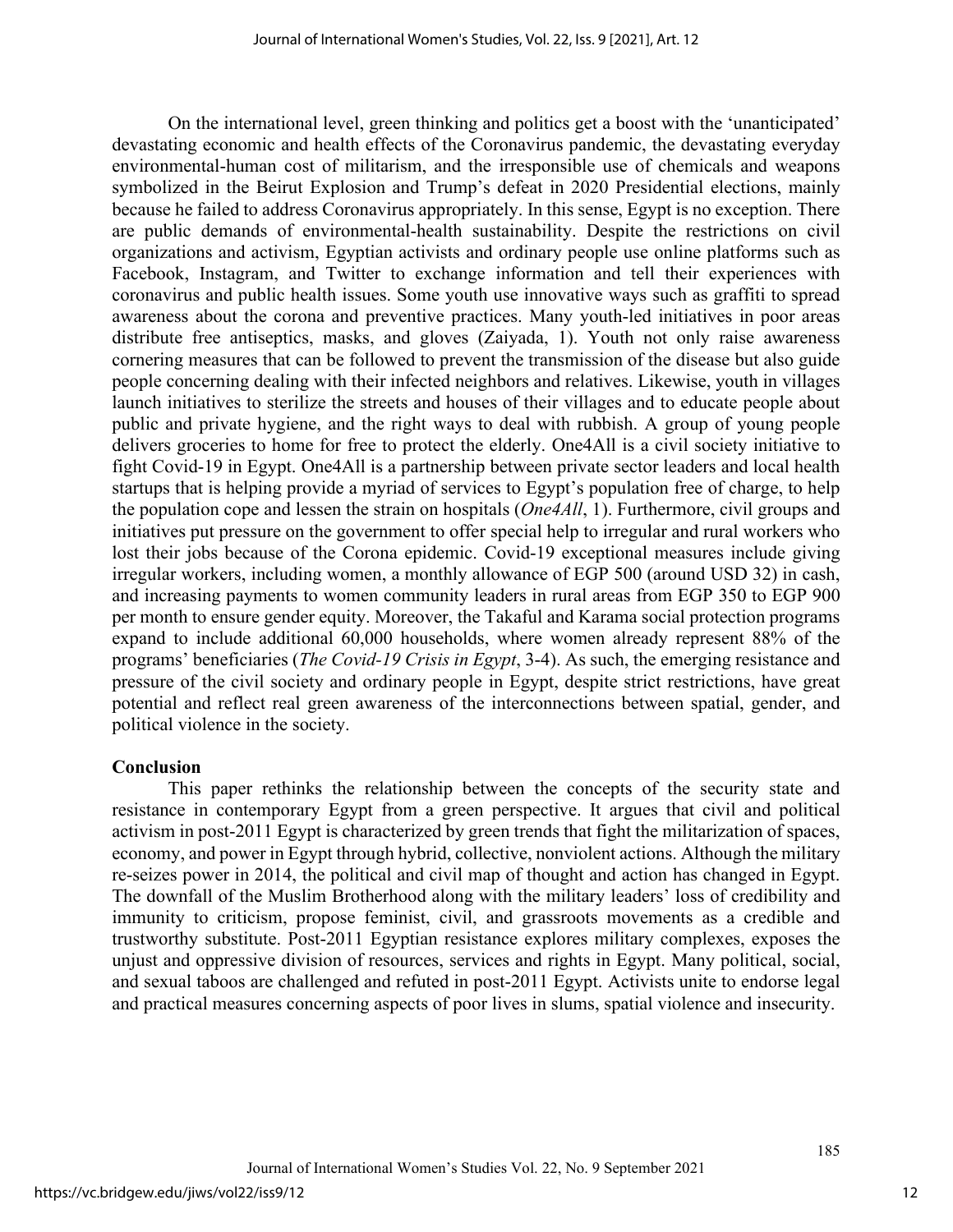## **References**

- Aacinski, Sylviane. 2001. "Stages of Democracy." *In Public space and Democracy*, ed. Marcel Henaff. University of Minneapolis Press.
- Abul-Magd, Zeinab. 2018. *Militarizing the Nation: The Army, Business, and Revolution in Egypt*. Columbia University Press.
- Al-Anani, Khalil. 2020. "Egypt's uprising of the poor is a real threat to Sisi." *Middle East Eye* (2 October) [Egypt's uprising of the poor is a real threat to Sisi | Middle East Eye](https://www.middleeasteye.net/opinion/egypts-uprising-poor-will-sisi-finally-be-toppled)
- Ali, Mohammed Haji and Suleiman, Muhammad. 2006. "The Causes and Consequences of the Informal Settlements in Zanzibar." *Shaping the Change*, XXIII FIG. Germany: Munich,
- One4All: Private sector, civil society, start-up initiative to fight COVID-19. 2020. *Egypt Today* (29 June). [https://www.egypttoday.com/Article/1/89109/One4All-Private-sector](https://www.egypttoday.com/Article/1/89109/One4All-Private-sector-civil-society-start-up-initiative-to-fight)[civil-society-start-up-initiative-to-fight](https://www.egypttoday.com/Article/1/89109/One4All-Private-sector-civil-society-start-up-initiative-to-fight)
- Amar, Paul. 2013. *The security archipelago; human-security states, sexuality politics, and the end of neoliberalism*. Durham: Duke University Press.
- Amin, Huda. 2020. "Minsters: Egypt lost nearly 12% of the agricultural land due to land encroachments and illegal construction." Shorouk News (31 August) الوزراء: مصر فقدت ما یقرب من %12 [من الرقعة الزراعیة بسبب التعدي على الأراضي والبناء المخالف](https://www.shorouknews.com/news/view.aspx?cdate=31082020&id=1171d696-e738-454b-bf0a-1ff721125edf) - بوابة الشروق [\(shorouknews.com\)](https://www.shorouknews.com/news/view.aspx?cdate=31082020&id=1171d696-e738-454b-bf0a-1ff721125edf)
- Amnesty International Report; the State of the World's Human Rights. 2016. [Amnesty](https://www.amnesty.org/download/Documents/POL1025522016ENGLISH.PDF)  [International Report 2015/16](https://www.amnesty.org/download/Documents/POL1025522016ENGLISH.PDF)
- Biggs, Cassie. 2011. "Women make their power felt in Egypt's revolution." *The National News* (14 February) [https://www.thenationalnews.com/world/mena/women-make-their](https://www.thenationalnews.com/world/mena/women-make-their-power-felt-in-egypt-s-revolution-1.434826)[power-felt-in-egypt-s-revolution-1.434826.](https://www.thenationalnews.com/world/mena/women-make-their-power-felt-in-egypt-s-revolution-1.434826)
- Birnbaum, [Michael. 2013. "](https://www.washingtonpost.com/people/michael-birnbaum/)In Egypt, Security State is resurrected after Provoking Fear in 2011 Revolution." *The Washington Post* (July 29)
- Butler, Judith. 2016. "Bodies in Alliance and the Politics of the Street." *Toward a Performative Theory of Assembly*, Vol.1: 66-98.
- Carnegie, Paul. 2019. "Popular Revolt and Military Intransigence in Egypt." *Guns & Roses: Comparative Civil-Military Relations in the Changing Security Environment.* Palgrave MacMillan.
- Capra, Fritiof and Spretnak, Charlene. 1986. *Green Politics: A New Paradigm*. Paladin.
- Davis, M. 2008. *Planet of Slums*. London: Verso
- Darwish, A. 2013. "Sisi releases decree to amend Protest Law." *Egypt Today* (2 May).
- Egypt: The largest wave of mass arrests since President Abdel Fattah al-Sisi came to power. 2019. Amnesty International (2 October) [Egypt: The largest wave of mass arrests since](https://www.amnesty.org/en/latest/news/2019/10/egypt-largest-wave-of-mass-arrests-since-president-abdel-fattah-al-sisi-came-to-power/)  [President Abdel Fattah al-Sisi came to power | Amnesty International](https://www.amnesty.org/en/latest/news/2019/10/egypt-largest-wave-of-mass-arrests-since-president-abdel-fattah-al-sisi-came-to-power/)
- Egypt: Thousands at risk of homelessness as the state begins mass demolitions. 2020. *Middle East Eye* (9 September) [Egypt: Thousands at risk of homelessness as the state begins](https://www.middleeasteye.net/news/egypt-state-house-demolitions-anger-homelessness)  [mass demolitions | Middle East Eye](https://www.middleeasteye.net/news/egypt-state-house-demolitions-anger-homelessness)

El-Ebrashy, Wael.2015. Queen of Slum. *El-Ashra Masaa* ( 6 September). <https://www.youtube.com/watch?v=GP9zIySyAHY>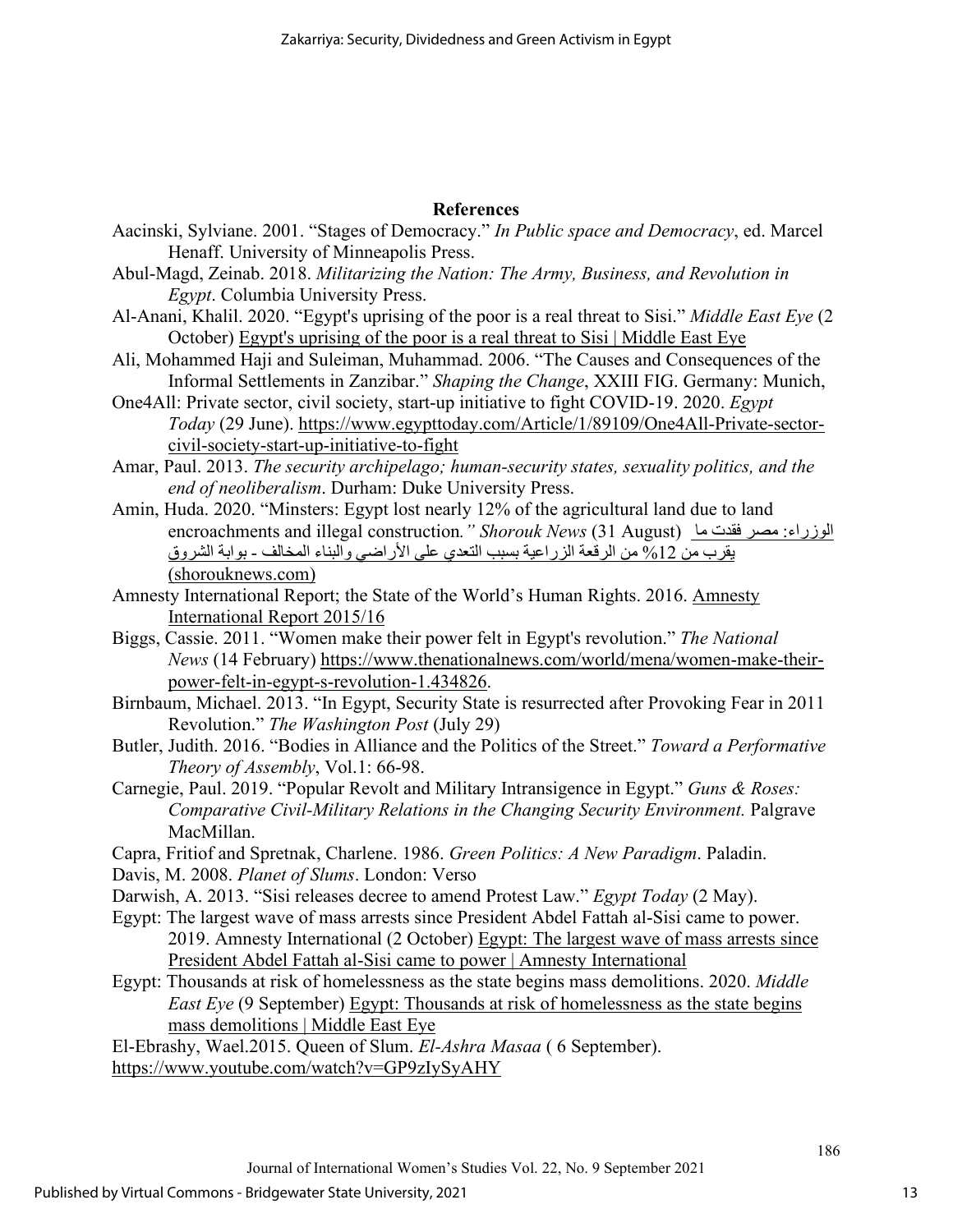- El Henawy, Merna and Shawki, Nadine. 2015. Sobhy: We will Solve Egypt's Slum Issue in 15 Years. *Caravan: The American University in Cairo Community*, March 10: 13. [http://www.auccaravan.com/?p=2718\(](http://www.auccaravan.com/?p=2718)accessed 31/12/2016)
- El-Nadeem. 2014. Egyptian Rights' Organizations Demand Independent Investigation into Torture Allegations (12 February)
- Elyachar, Julia. 2014. Upending Infrastructure: Tamarod, Resistance, and Agency after the January 25th Revolution in Egypt. *Journal: History and anthropology*, Vol. 25, 4: 452 – 471.
- European Parliament's report on human rights in Egypt. 2015. [Texts adopted Situation in Egypt](https://www.europarl.europa.eu/doceo/document/TA-8-2015-0012_EN.html)  [- Thursday, 15 January 2015 \(europa.eu\)](https://www.europarl.europa.eu/doceo/document/TA-8-2015-0012_EN.html)
- Fahmi, Wael, and Sutton, Keith. 2010. Cairo's Contested Garbage: Sustainable Solid Waste Management and the Zabaleen's Right to the City. *Sustainability,* 2, 1765-1783.
- Farouk, Menna. 2020. Cautious hopes for slum dwellers relocated in Egypt housing project. *Reuters* (14 August)
- Fleishman, Jeffery. 2012. Egypt evolving along with Morsi's relationship with the military. Los Angeles Times (19 August), 1-3. [https://www.latimes.com/world/la-xpm-2012-aug-19](https://www.latimes.com/world/la-xpm-2012-aug-19-la-fg-egypt-military-20120819-story.html) [la-fg-egypt-military-20120819-story.html](https://www.latimes.com/world/la-xpm-2012-aug-19-la-fg-egypt-military-20120819-story.html)
- Flock, Elizabeth. 2011. Samira Ibrahim is the Woman behind Egypt's Ban of Virginity Tests. *The Washington Post* (27 December) [Samira Ibrahim is the woman behind Egypt's](https://www.washingtonpost.com/blogs/blogpost/post/samira-ibrahim-is-the-woman-behind-egypts-ban-of-virginity-tests/2011/12/27/gIQACKNgKP_blog.html)  [ban of virginity tests - The Washington Post](https://www.washingtonpost.com/blogs/blogpost/post/samira-ibrahim-is-the-woman-behind-egypts-ban-of-virginity-tests/2011/12/27/gIQACKNgKP_blog.html)
- Foucault, Michael. 2009. *Security, Territory, Population*. London: Palgrave.
- Fradley, Michael, and [Sheldrick, Nichole.](https://www-proquest-com.ez.statsbiblioteket.dk:12048/indexinglinkhandler/sng/au/Sheldrick,+Nichole/$N?accountid=14468) 2017. Satellite imagery and heritage damage in Egypt: a response to Parcak et al. *[Antiquity](https://www-proquest-com.ez.statsbiblioteket.dk:12048/pubidlinkhandler/sng/pubtitle/Antiquity/$N/36387/DocView/1977215306/fulltext/37C39481B3D44128PQ/1?accountid=14468)*, vol. 91, 357: 784-792.
- Grove, Nicole Sunday. 2015. The cartographic ambiguities of HarassMap: Crowd mapping Security and sexual violence in Egypt. *Security Dialogue*, Vol. 46 (4), 345–364.
- Halime, Farah. 2012. Revolution Brings Hard Times for Egypt's Treasures. *The New York Times* (31 October): 1-2. [Revolution Brings Hard Times for Egypt's Treasures - The New](https://www.nytimes.com/2012/11/01/world/middleeast/revolution-brings-hard-times-for-egypts-treasures.html)  [York Times \(nytimes.com\)](https://www.nytimes.com/2012/11/01/world/middleeast/revolution-brings-hard-times-for-egypts-treasures.html)
- Hamad, Sam. 2020. A year after Egypt's Palacegate' protests, resentment lives on as the bulldozers move in. the New Arab (18 September) [A year after Egypt's 'Palacegate'](https://english.alaraby.co.uk/english/comment/2020/9/18/sisi-bulldozes-homes-with-renewed-disdain-for-egypts-poor)  [protests, resentment lives on an \(alaraby.co.uk\)](https://english.alaraby.co.uk/english/comment/2020/9/18/sisi-bulldozes-homes-with-renewed-disdain-for-egypts-poor)
- Hardoy, Jorge, Mitlin, Diana and Satterthwaite, David. 2011. *Environmental Problems in Third World Cities*. London: Routledge.
- Hashim, Aya. CORONAVIRUS: Young people in Egypt resist the epidemic with News BBC - فیروس كورونا: شباب في مصر یقاومون الوباء بالغرافیتي (2020 May 4 (*BBC* **.**graffiti عربي

Live Testimonies on Sexual Torture in Tahrir Square And Surrounding Neighborhoods

Iskandar, Adel. 2014. Tamarod: Egypt's Revolution Hones Its Skills. *Jadaliyya* (30 June).

[http://interviews.jadaliyya.com/pages/index/12516/tamarod\\_egypts-revolution-hones-its-skills](http://interviews.jadaliyya.com/pages/index/12516/tamarod_egypts-revolution-hones-its-skills) 

- Jeannerod, Benedicte. 2021. The European Bank Should Speak out about Egypt's Abuses*. Human Rights Watch* (15 April).
- Kingsley P. 2014. Egyptian police 'using rape as a weapon against dissident groups. *The Guardian* (12 April) [http://www.theguardian.com/world/2014/apr/12/egypt-police-rape](http://www.theguardian.com/world/2014/apr/12/egypt-police-rape-dissidentscrackdown-16000-arrested)[dissidentscrackdown-16000-arrested](http://www.theguardian.com/world/2014/apr/12/egypt-police-rape-dissidentscrackdown-16000-arrested)
- Malsin, Jared. 2013. Cairo's New Normal: Protests Spawn a World of Walls and Barricades. *World Times* (5 January)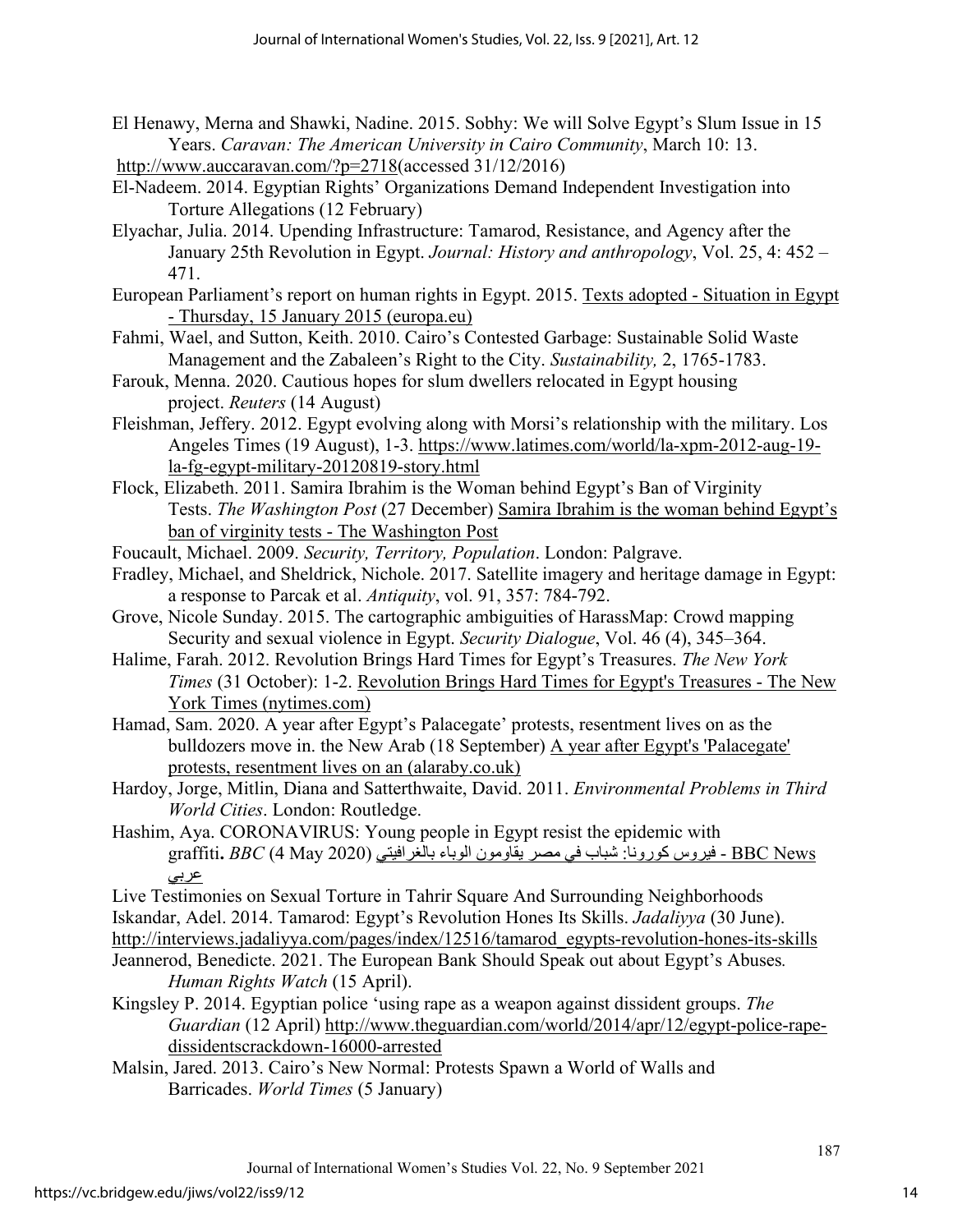- Mohamoud, Yousri and el al. 2013. The epidemiology of hepatitis C virus in Egypt: a systematic review and data synthesis. *[BMC Infect Dis](https://www.ncbi.nlm.nih.gov/pmc/articles/PMC3702438/)*. 13: 288.
- Mohsen, Ali Abdel. 2010. Environmental activism in Egypt: hopes for a brighter future. *Egypt Independent* (29 October).
- Naber, Nadine and Abd El-Hameed, Dalia. 2016. Attacks on Feminists in Egypt: The Militarization of Public Space and Accountable Solidarity. Feminist Studies, Vol. 42, No: 520-527.
- Nixon, Rob. 2011. *Slow Violence and the Environmentalism of the Poor*. Harvard: Harvard University Press.
- Parcak, S. 2016. Satellite evidence of archaeological site looting in Egypt: 2002– 2013. *Antiquity* 90: 188–205.
- Reza, Sadiq. 2007. Endless Emergency: The Case of Egypt. *New Criminal Law Review: An International and Interdisciplinary Journal*, Vol. 10, 4: 532-553.
- Roll, Stephan, and Miehe, Luca. 2019. Egypt Engulfed by Militarism. *Geographical Overview*
- Roll, Stephan, and Miehe. 2019. "Three Scenarios for the Development of the Sisi Regime in Egypt." *Stiftung Wissenschaft und Politik* (7 March).
- Saleh, Heba. 2020. Egypt #MeToo moment: Laws Themselves are not Enough. *Financial Times* (24 July)
- Sayigh, Yezid. 2012. *Above the State: The officers' Republic in Egypt*. Carnegie Endowment for International Peace.
- Sorbera, Lucia. 2016. Body Politics and Legitimacy: towards a Feminist Epistemology of the Egyptian Revolution. *Global Discourse*, 6 (3): 493-512.
- Sturgeon, Noel. 1997. *Ecofeminist Natures: Race, Gender, Feminist Theory of Action*. London: Routledge.
- Tadros, Mariz. 2015. Contentious and Prefigurative Politics: Vigilante Groups' Struggle against Sexual Violence in Egypt (2011–2013). *Development and Change*, Vol. 46, 6: 1345– 1368.
- Tarek, Mohamed. 2020. Ahmed Bassam Zaki's charges highlight flaws in the penal code*. Mada Masr* (12 July)
- [https://www.madamasr.com/en/2020/07/12/feature/politics/ahmed-bassam-zakis-charges](https://www.madamasr.com/en/2020/07/12/feature/politics/ahmed-bassam-zakis-charges-highlight-flaws-in-penal-code/)[highlight-flaws-in-penal-code/](https://www.madamasr.com/en/2020/07/12/feature/politics/ahmed-bassam-zakis-charges-highlight-flaws-in-penal-code/)
- THE COVID-19 CRISIS IN EGYPT. 2020. *OECD*. The-Covid-19-Crisis-in-Egypt.pdf
- Torgerson, Douglas. 2008. Constituting Green Democracy: A Political Project. *The Good Society*, Vol. 17, No. 2, 18-24.
- Travel and Tourism Competitiveness Report. 2015. Geneva: The World Economic Forum.
- UN-HABITAT, U. N. 2006. State of the World's Cities 2006/7. US: Earthscan.
- Valentine, Gill. 1989. The Geography of Women's Fear. *Area*, vol.21, 4: 385-390.
- Videos accusing Egypt's Sisi, military of graft goes viral. 2019. *AFP* (9 September) [https://www.france24.com/en/20190909-videos-accusing-egypt-s-sisi-military-of-graft](https://www.france24.com/en/20190909-videos-accusing-egypt-s-sisi-military-of-graft-go-viral)[go-viral](https://www.france24.com/en/20190909-videos-accusing-egypt-s-sisi-military-of-graft-go-viral)
- Winegar, Jessica. 2011. Taking Out the Trash: Youth Clean Up Egypt After Mubarak. *Middle East Report*, 259: 32-35.

Woods, Elliott. 2012. The Faces of Tahrir Square. *Virginia Quarterly Review*, Vol. 88, I: 93-111. <https://www.refworld.org/docid/4c0367ac1a.html>